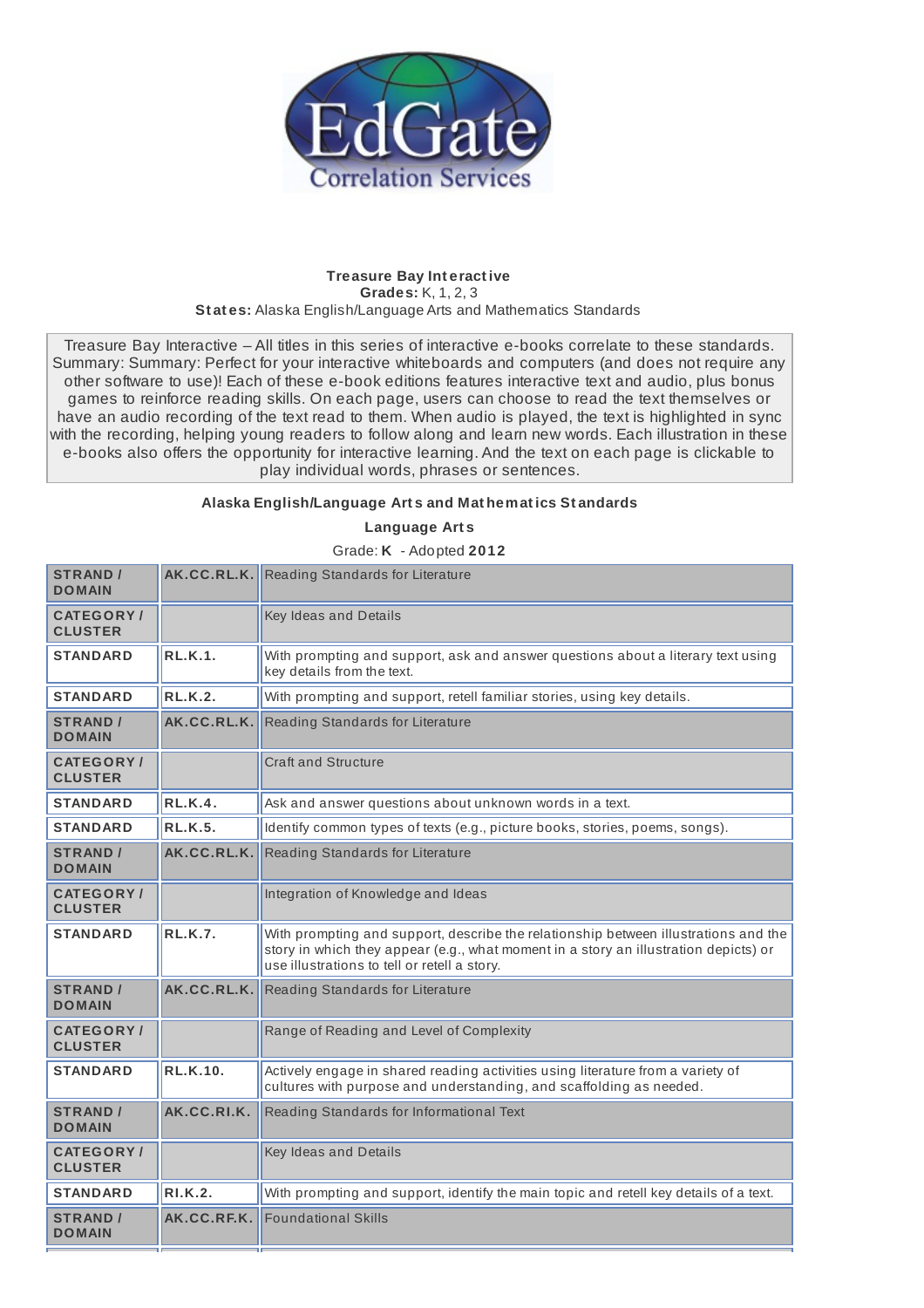| <b>CATEGORY/</b><br><b>CLUSTER</b>  |                  | <b>Print Concepts</b>                                                                                                                                               |
|-------------------------------------|------------------|---------------------------------------------------------------------------------------------------------------------------------------------------------------------|
| <b>STANDARD</b>                     | <b>RF.K.1.</b>   | Demonstrate understanding of the organization and basic features of print.                                                                                          |
| <b>EXPECTATION</b>                  | RE.K.1.a.        | Follow words from left to right, top to bottom, and page-by-page.                                                                                                   |
| <b>STRAND /</b><br><b>DOMAIN</b>    | AK.CC.RF.K.      | <b>Foundational Skills</b>                                                                                                                                          |
| <b>CATEGORY</b> /<br><b>CLUSTER</b> |                  | Phonics and Word Recognition                                                                                                                                        |
| <b>STANDARD</b>                     | <b>RF.K.3.</b>   | Know and apply grade-level phonics and word analysis skills in decoding words.                                                                                      |
| <b>EXPECTATION</b>                  | RE.K.3.a.        | Demonstrate basic knowledge of one-to-one letter-sound correspondences by<br>producing the primary sound or many of the most frequent sounds for each<br>consonant. |
| <b>EXPECTATION</b>                  | <b>RF.K.3.c.</b> | Read common high-frequency words by sight. (e.g., the, of, to, you, she, my, is, are,<br>do, does).                                                                 |
| <b>EXPECTATION</b>                  | RE.K.3.d.        | Distinguish between similarly spelled words by identifying the sounds of the letters<br>that differ.                                                                |
| <b>STRAND /</b><br><b>DOMAIN</b>    | AK.CC.RF.K.      | <b>Foundational Skills</b>                                                                                                                                          |
| <b>CATEGORY</b> /<br><b>CLUSTER</b> |                  | Fluency                                                                                                                                                             |
| <b>STANDARD</b>                     | RE.K.4.          | Read emergent-reader texts with purpose and understanding.                                                                                                          |
| <b>STRAND</b> /<br><b>DOMAIN</b>    | AK.CC.SL.K.      | Speaking and Listening Standards                                                                                                                                    |
| <b>CATEGORY</b> /<br><b>CLUSTER</b> |                  | Comprehension and Collaboration                                                                                                                                     |
| <b>STANDARD</b>                     | <b>SL.K.1.</b>   | Participate in collaborative conversations with diverse partners about kindergarten<br>topics and texts with peers and adults in small and larger groups.           |
| <b>EXPECTATION</b>                  | SL.K.1.a.        | Follow agreed-upon rules for discussions (e.g., listening to others and taking turns<br>speaking about the topics and texts under discussion).                      |
| <b>EXPECTATION</b>                  | SLK.1.b.         | Continue a conversation through multiple exchanges.                                                                                                                 |
| <b>STRAND /</b><br><b>DOMAIN</b>    | AK.CC.L.K.       | Language Standards                                                                                                                                                  |
| <b>CATEGORY</b> /<br><b>CLUSTER</b> |                  | Vocabulary Acquisition and Use                                                                                                                                      |
| <b>STANDARD</b>                     | L.K.6.           | Use words and phrases acquired through conversations, reading and being read<br>to, and responding to texts.                                                        |

## Grade: **1** - Adopted **2012**

| <b>STRAND /</b><br><b>DOMAIN</b>   | AK.CC.RL.1. | Reading Standards for Literature                                                                                                                                                        |
|------------------------------------|-------------|-----------------------------------------------------------------------------------------------------------------------------------------------------------------------------------------|
| <b>CATEGORY</b><br><b>CLUSTER</b>  |             | Key Ideas and Details                                                                                                                                                                   |
| <b>STANDARD</b>                    | RL.1.1.     | Ask and answer questions about a literary text using key details from the text.                                                                                                         |
| <b>STANDARD</b>                    | RL.1.2.     | Retell stories, using key details, and demonstrate understanding their message<br>(e.g., teach a lesson, make you laugh, tell a scary story, tell about an event) or<br>lesson.         |
| <b>STRAND /</b><br><b>DOMAIN</b>   | AK.CC.RL.1. | Reading Standards for Literature                                                                                                                                                        |
| <b>CATEGORY/</b><br><b>CLUSTER</b> |             | <b>Craft and Structure</b>                                                                                                                                                              |
| <b>STANDARD</b>                    | RL.1.5.     | Explain major differences between books that tell stories and books that give<br>information (fiction, non-fiction, and poetry), drawing on a wide reading of a range<br>of text types. |
| <b>STRAND</b> /<br><b>DOMAIN</b>   | AK.CC.RL.1. | Reading Standards for Literature                                                                                                                                                        |
| <b>CATEGORY</b><br><b>CLUSTER</b>  |             | Integration of Knowledge and Ideas                                                                                                                                                      |
| <b>STANDARD</b>                    | RL.1.7.     | Use illustrations and details in a story read or read aloud to describe its characters,<br>events, setting, or problem-solution.                                                        |
| <b>STRAND /</b>                    | AK.CC.RI.1. | Reading Standards for Informational Text                                                                                                                                                |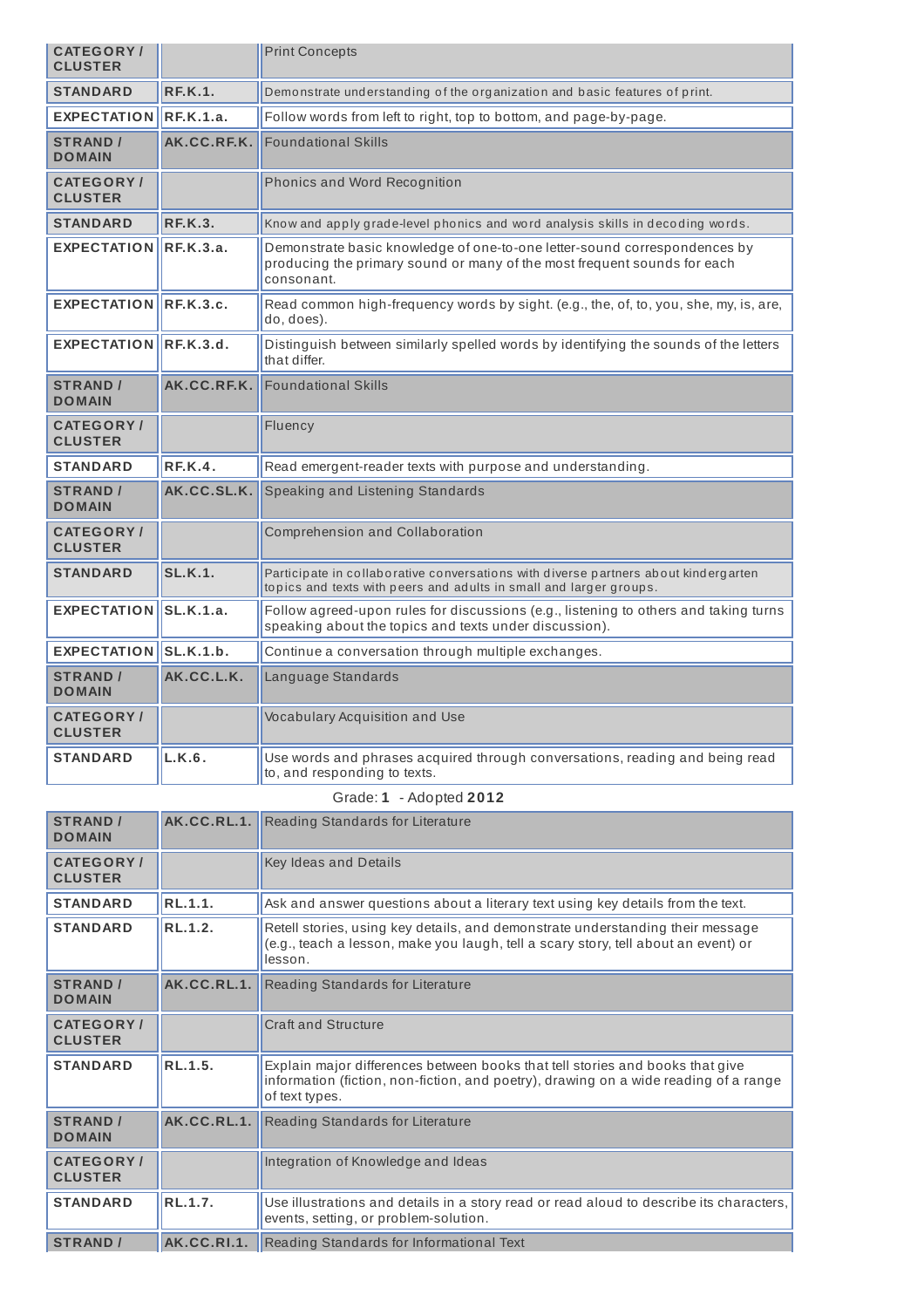| <b>DOMAIN</b>                       |             |                                                                                                                                                        |  |
|-------------------------------------|-------------|--------------------------------------------------------------------------------------------------------------------------------------------------------|--|
| <b>CATEGORY/</b><br><b>CLUSTER</b>  |             | Key Ideas and Details                                                                                                                                  |  |
| STANDARD                            | R1.1.2.     | Identify the main topic or author's purpose (e.g., to teach or tell us about ) and<br>retell key details of a text.                                    |  |
| <b>STRAND /</b><br><b>DOMAIN</b>    | AK.CC.RI.1. | Reading Standards for Informational Text                                                                                                               |  |
| CATEGORY /<br><b>CLUSTER</b>        |             | Craft and Structure                                                                                                                                    |  |
| STANDARD                            | RI.1.6.     | Distinguish between information provided by photos or other graphics and<br>information provided by the words in a text.                               |  |
| <b>STRAND /</b><br><b>DOMAIN</b>    | AK.CC.RI.1. | Reading Standards for Informational Text                                                                                                               |  |
| <b>CATEGORY/</b><br><b>CLUSTER</b>  |             | Integration of Knowledge and Ideas                                                                                                                     |  |
| <b>STANDARD</b>                     | RI.1.7.     | Use the illustrations and details in a text to describe its key ideas.                                                                                 |  |
| <b>STRAND /</b><br><b>DOMAIN</b>    | AK.CC.RI.1. | Reading Standards for Informational Text                                                                                                               |  |
| <b>CATEGORY/</b><br><b>CLUSTER</b>  |             | Range of Reading and Level of Text Complexity                                                                                                          |  |
| <b>STANDARD</b>                     | R1.1.10.    | With prompting and support, read informational texts on a range of topics<br>appropriately complex for grade 1, with scaffolding as needed.            |  |
| <b>STRAND /</b><br><b>DOMAIN</b>    | AK.CC.RF.1. | <b>Foundational Skills</b>                                                                                                                             |  |
| <b>CATEGORY/</b><br><b>CLUSTER</b>  |             | Phonics and Word Recognition                                                                                                                           |  |
| <b>STANDARD</b>                     | RF.1.3.     | Know and apply grade-level phonics and word analysis skills in decoding words.                                                                         |  |
| <b>EXPECTATION</b>                  | RF.1.3.b.   | Decode regularly spelled one-syllable words.                                                                                                           |  |
| <b>EXPECTATION</b>                  | RF.1.3.g.   | Recognize and read grade-appropriate irregularly spelled words.                                                                                        |  |
| <b>STRAND /</b><br><b>DOMAIN</b>    | AK.CC.RF.1. | <b>Foundational Skills</b>                                                                                                                             |  |
|                                     |             | Fluency                                                                                                                                                |  |
| <b>CATEGORY/</b><br><b>CLUSTER</b>  |             |                                                                                                                                                        |  |
| <b>STANDARD</b>                     | RF.1.4.     | Read with sufficient accuracy and fluency to support comprehension.                                                                                    |  |
| <b>EXPECTATION</b>                  | RF.1.4.a.   | Read on-level text with purpose and understanding.                                                                                                     |  |
| <b>EXPECTATION</b>                  | RE.1.4.b.   | Read on-level text orally with accuracy, appropriate rate, and expression on<br>successive readings.                                                   |  |
| <b>STRAND /</b><br><b>DOMAIN</b>    | AK.CC.SL.1. | Speaking and Listening Standards                                                                                                                       |  |
| <b>CATEGORY/</b><br><b>CLUSTER</b>  |             | Comprehension and Collaboration                                                                                                                        |  |
| <b>STANDARD</b>                     | SL.1.1.     | Participate in collaborative conversations with diverse partners about grade 1 topics<br>and texts with peers and adults in small and larger groups.   |  |
| <b>EXPECTATION</b>                  | SL.1.1.a.   | Follow agreed-upon rules for discussions (e.g., listening to others with care,<br>speaking one at a time about the topics and texts under discussion). |  |
| <b>EXPECTATION</b>                  | SL.1.1.b.   | Build on others' talk in conversations by responding to the comments of others<br>through multiple exchanges.                                          |  |
| <b>STRAND /</b><br><b>DOMAIN</b>    | AK.CC.SL.1. | Speaking and Listening Standards                                                                                                                       |  |
| <b>CATEGORY /</b><br><b>CLUSTER</b> |             | Comprehension and Collaboration                                                                                                                        |  |
| <b>STANDARD</b>                     | SL.1.2.     | Ask and answer questions about key details in a text read aloud or information<br>presented orally or through other media.                             |  |
| <b>STRAND /</b><br><b>DOMAIN</b>    | AK.CC.L.1.  | Language Standards                                                                                                                                     |  |
| <b>CATEGORY /</b><br><b>CLUSTER</b> |             | Vocabulary Acquisition and Use                                                                                                                         |  |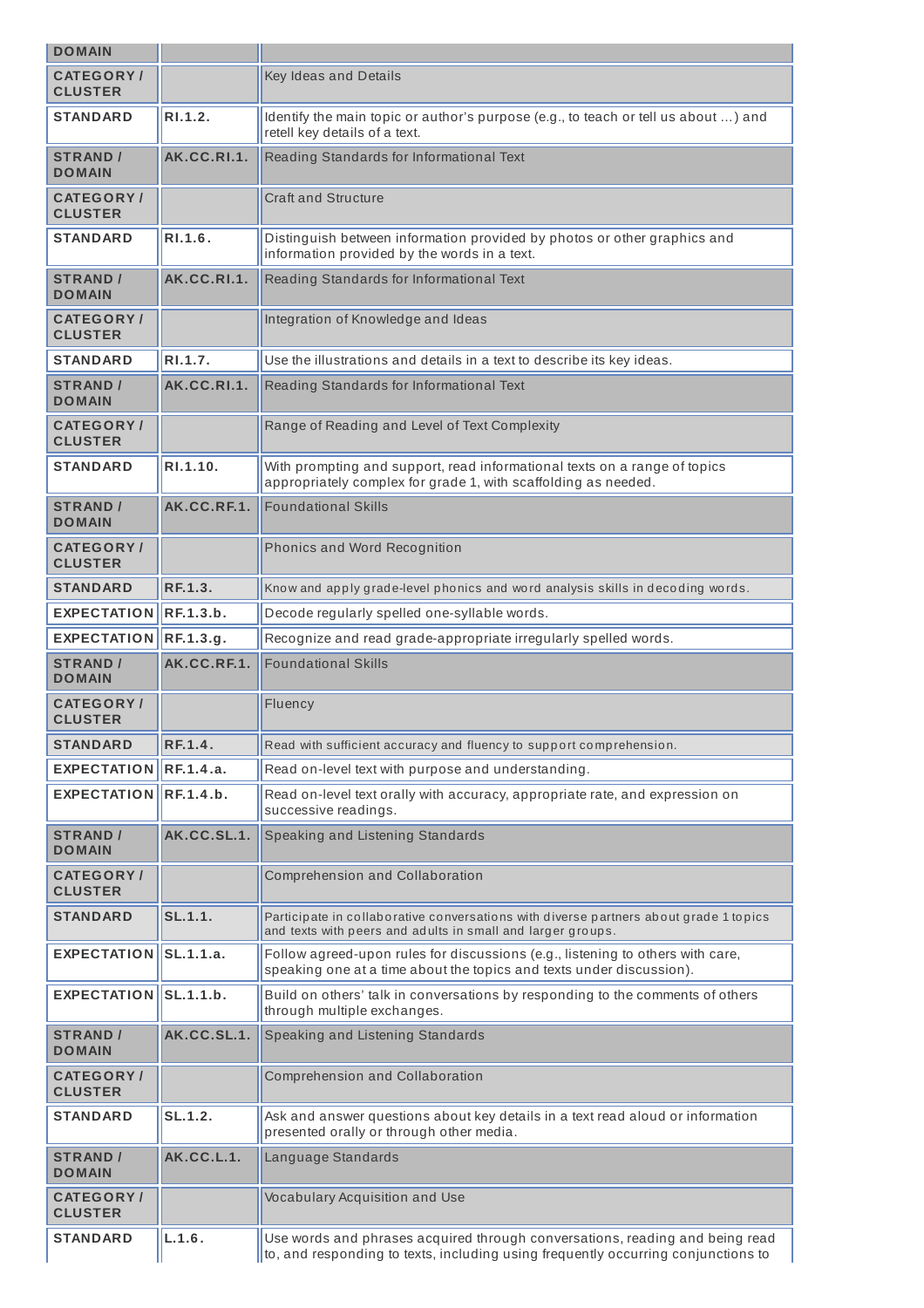Ī

| Grade: 2 - Adopted 2012             |                  |                                                                                                                                                                                                                                                                                               |  |
|-------------------------------------|------------------|-----------------------------------------------------------------------------------------------------------------------------------------------------------------------------------------------------------------------------------------------------------------------------------------------|--|
| <b>STRAND</b> /<br><b>DOMAIN</b>    | AK.CC.RL.2.      | Reading Standards for Literature                                                                                                                                                                                                                                                              |  |
| <b>CATEGORY</b> /<br><b>CLUSTER</b> |                  | Key Ideas and Details                                                                                                                                                                                                                                                                         |  |
| <b>STANDARD</b>                     | RL.2.1.          | Ask and answer such questions as who, what, where, when, why, and how to<br>demonstrate understanding of a literary text using key details from the text.                                                                                                                                     |  |
| <b>STRAND /</b><br><b>DOMAIN</b>    | AK.CC.RL.2.      | Reading Standards for Literature                                                                                                                                                                                                                                                              |  |
| <b>CATEGORY</b> /<br><b>CLUSTER</b> |                  | Craft and Structure                                                                                                                                                                                                                                                                           |  |
| <b>STANDARD</b>                     | RL.2.6.          | Acknowledge differences in the points of view of characters, including by speaking<br>in a different voice for each character when reading dialogue aloud.                                                                                                                                    |  |
| <b>STRAND /</b><br><b>DOMAIN</b>    | AK.CC.RL.2.      | Reading Standards for Literature                                                                                                                                                                                                                                                              |  |
| <b>CATEGORY/</b><br><b>CLUSTER</b>  |                  | Integration of Knowledge and Ideas                                                                                                                                                                                                                                                            |  |
| <b>STANDARD</b>                     | RL.2.7.          | Use information gained from the illustrations and words in a print or digital text to<br>demonstrate understanding of its characters, setting, or plot (e.g., problem-solution;<br>chronology).                                                                                               |  |
| <b>STRAND /</b><br><b>DOMAIN</b>    | AK.CC.RL.2.      | Reading Standards for Literature                                                                                                                                                                                                                                                              |  |
| <b>CATEGORY/</b><br><b>CLUSTER</b>  |                  | Range of Reading and Level of Complexity                                                                                                                                                                                                                                                      |  |
| <b>STANDARD</b>                     | RL.2.10.         | By the end of the year, read and comprehend a range of literature from a variety of<br>cultures, within a complexity band appropriate to grade 2 (from upper grade 1 to<br>grade 3), with scaffolding as needed at the high end of the range.                                                 |  |
| <b>STRAND /</b><br><b>DOMAIN</b>    | AK.CC.RI.2.      | Reading Standards for Informational Text                                                                                                                                                                                                                                                      |  |
| <b>CATEGORY</b> /<br><b>CLUSTER</b> |                  | Key Ideas and Details                                                                                                                                                                                                                                                                         |  |
| <b>STANDARD</b>                     | RI.2.2.          | Identify the main topic of a multiparagraph text as well as the focus of specific<br>paragraphs within the text.                                                                                                                                                                              |  |
| <b>STRAND /</b><br><b>DOMAIN</b>    | AK.CC.RI.2.      | Reading Standards for Informational Text                                                                                                                                                                                                                                                      |  |
| <b>CATEGORY/</b><br><b>CLUSTER</b>  |                  | Range of Reading and Level of Text Complexity                                                                                                                                                                                                                                                 |  |
| <b>STANDARD</b>                     | RI.2.10.         | By the end of the year, read and comprehend a range of informational texts,<br>including history/social studies, science, and technical texts within a complexity<br>band appropriate to grade 2 (from upper grade 1 to grade 3), with scaffolding as<br>needed at the high end of the range. |  |
| <b>STRAND /</b><br><b>DOMAIN</b>    | AK.CC.RF.2.      | <b>Foundational Skills</b>                                                                                                                                                                                                                                                                    |  |
| <b>CATEGORY/</b><br><b>CLUSTER</b>  |                  | Phonics and Word Recognition                                                                                                                                                                                                                                                                  |  |
| <b>STANDARD</b>                     | RF.2.3.          | Know and apply grade-level phonics and word analysis skills in decoding words.                                                                                                                                                                                                                |  |
| <b>EXPECTATION</b>                  | RF.2.3.e.        | Identify words with inconsistent but common spelling-sound correspondences.                                                                                                                                                                                                                   |  |
| <b>EXPECTATION</b>                  | <b>RF.2.3.f.</b> | Recognize and read grade-appropriate irregularly spelled words.                                                                                                                                                                                                                               |  |
| <b>STRAND /</b><br><b>DOMAIN</b>    | AK.CC.RF.2.      | <b>Foundational Skills</b>                                                                                                                                                                                                                                                                    |  |
| <b>CATEGORY/</b><br><b>CLUSTER</b>  |                  | Fluency                                                                                                                                                                                                                                                                                       |  |
| <b>STANDARD</b>                     | RF.2.4.          | Read with sufficient accuracy and fluency to support comprehension.                                                                                                                                                                                                                           |  |
| <b>EXPECTATION</b>                  | RF.2.4.a.        | Read on-level text with purpose and understanding.                                                                                                                                                                                                                                            |  |
| <b>EXPECTATION</b>                  | RF.2.4.b.        | Read on-level text orally with accuracy, appropriate rate, and expression on<br>successive readings.                                                                                                                                                                                          |  |
| <b>STRAND /</b><br><b>DOMAIN</b>    | AK.CC.SL.2.      | Speaking and Listening Standards                                                                                                                                                                                                                                                              |  |